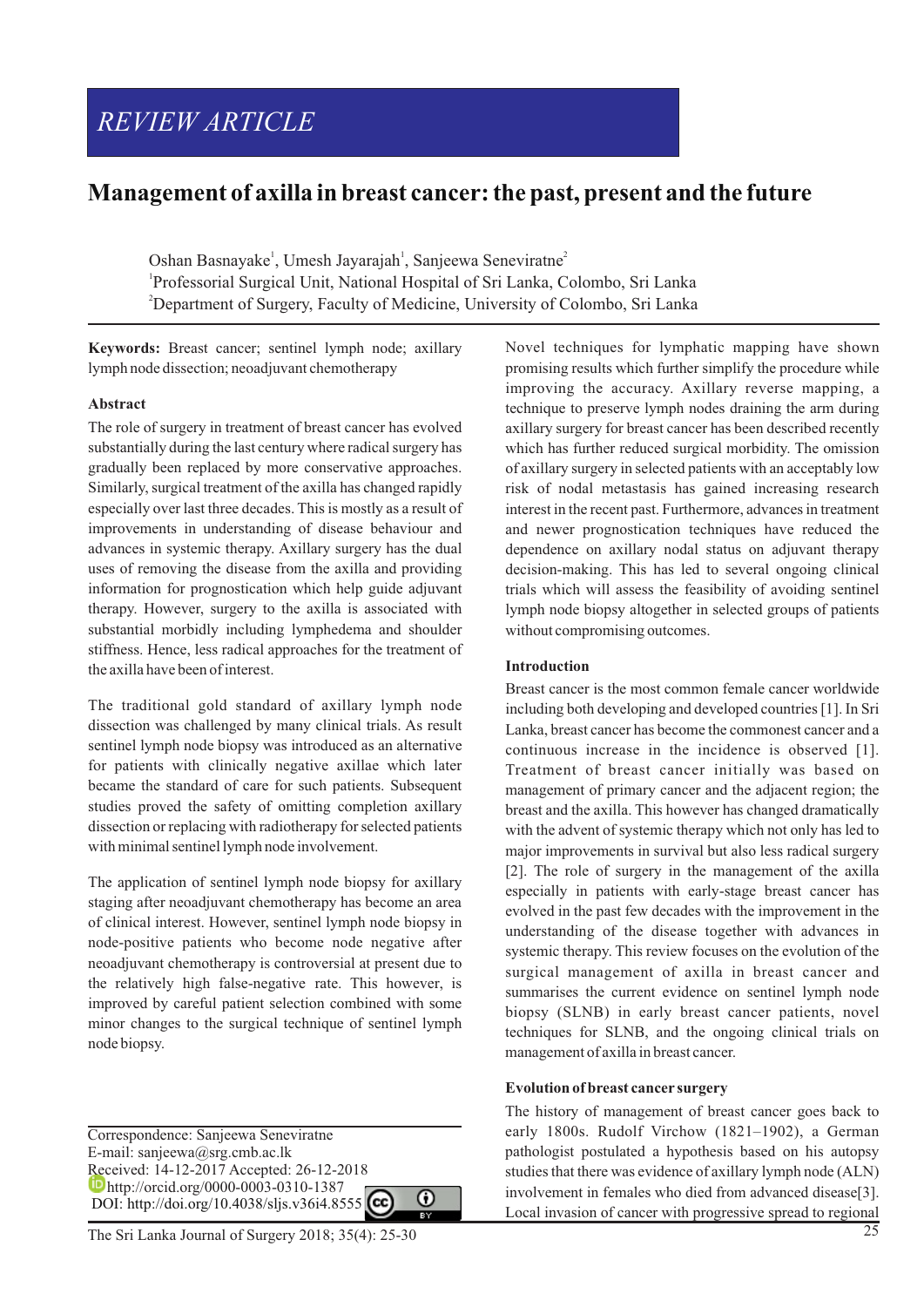and distant structures were key components of his hypothesis. Based on these findings, William Halsted (1852–1922) introduced radical mastectomy which comprised of a radical resection of breast with pectoralis major and minor muscles together with ALNs as en bloc [4]. David Patey in 1940s introduced modified radical mastectomy which preserved pectoralis major muscle to reduce surgical morbidity without compromising on overall survival [5]. Later, Madden and Auchincloss showed that the pectoralis minor muscle can also be preserved while achieving a ALN clearance with comparable outcomes [6]. With better understanding of the pathogenesis of the disease and advances of local and systemic adjuvant treatment, the concept of radical surgery was disputed and breast conservative surgery became the standard of care where feasible. The simple mastectomy was first developed by Kennedy and Miller [7]. In 1991, Toth and Lappert described skin sparing mastectomy which allowed breast reconstructions with improved cosmetic outcomes [8].

Management of ALNs has been a cornerstone in patients with breast cancer. It helps with regional disease control and provides valuable information for prognostication and for decisions on adjuvant therapy. Axillary lymph node dissection (ALND) remained as the method of axillary staging and routine ALND was the gold standard of managing the axilla until the 1970s, despite the surgical morbidity related to the procedure. This practice started to change after the which National Surgical Adjuvant Breast and Bowel Project (NSABP) trial B-04 disputed the value of ALND in patient without any clinical evidence of axillary metastasis as approximately 40% of patients undergoing ALND had negative nodal involvement [9]. This proportion increased further with the introduction of mammographic breast cancer screening in 1980s, which led to a rise in early breast cancers. As a result, many researches were conducted to study the usefulness of ALND in such patients with early stage disease with no clinical involvement of the ALNs.

## **Axillary staging with sentinel lymph node biopsy in breast cancer**

Axillary lymph node staging in patients with breast cancer is initially performed with physical examination of regional nodes. However, this is influenced by body habitus and thus has an approximately 50% false-negative rate (FNR) [10]. Therefore, ultrasonography is the preferred modality for nodal assessment. Additional advantages of ultrasonography include the ability to obtain guided needle biopsies to allow pathological assessment of suspicious nodes. However, to date no imaging modality has been accurate enough to accurately stage the axilla especially when the nodal burden is minimal.

The concept of SLN is based on the principle of lymphatic drainage from the breast to regional lymph nodes which follows an orderly pattern initially reaching a node or few

nodes known as the sentinel lymph nodes (SLN). Initial understanding of different sentinel node groups depending on the site of the tumour was challenged by the subsequent studies which showed that all lymph drains into the same sentinel nodes through the subareolar lymphatic plexus of Sappey [11]. Further studies have shown that periareolar or intradermal injections of mapping agents are equivalent or superior to peritumoural injections [12]. Although internal mammary nodes can drain the deep retromammary areas, the risk of involvement without axillary nodal involvement is minimal and hence isolated or initial internal mammary nodal recurrences remains very low [13].

SLNs are harvested using different techniques which commonly include a blue coloured dye (methylene blue or isosulphan blue) or a radioactive technetium 99m-labelled colloid. Detection rate for SLNs are approximately 90% with the blue dye and >95% when combined with a radioactive tracer [14]. Novel techniques for detection of SLN include indocyanine green fluorescence, contrast-enhanced ultrasound using micro bubbles and superparamagnetic iron oxide nanoparticles which however are not widely practised yet. A recent systematic review has shown that these newer methods to be comparable to existing techniques in relation to detection rates [14].

#### **Management of clinically negative axilla**

Sentinel lymph node biopsy vs. axillary lymph node dissection for axillary staging

Due to the associated surgical morbidity, ALND was a major concern in patients with negative axillary nodes. NSABP B-32 trial was conducted with the objectives of determining the value of SLNB in regional control and overall survival compared with ALND in resectable breast cancers with clinically negative axillae [15]. This randomized phase three multicentre clinical trial randomly assigned 5611 to SLNB plus ALND or SLNB alone with ALND only if sentinel nodes were positive. Identification of SLN was done with a combination of radiocolloid and isosulfan blue dye. SLN identification rate was 97.2% with a FNR of 9.8%. After a median follow up of nearly 8 years no significant differences were observed in disease-free survival (hazard ratio [HR] 1.05,  $p=0.54$ ) or overall survival (HR: 1.20,  $p=0.12$ ) between the two groups. A substantial reduction in surgical morbidity was noted in SLNB alone group in terms of shoulder stiffness, lymphedema and upper limb numbness. Similar results were obtained from ALMANAC and Milan trials [16, 17]. Based on these studies, SLNB is currently considered as the standard of axillary staging in operable breast cancers with clinically negative axillae.

Positive Sentinel node biopsy – Sentinel node biopsy alone or axillary lymph node dissection?

Z0011 trial conducted by the American College of Surgeons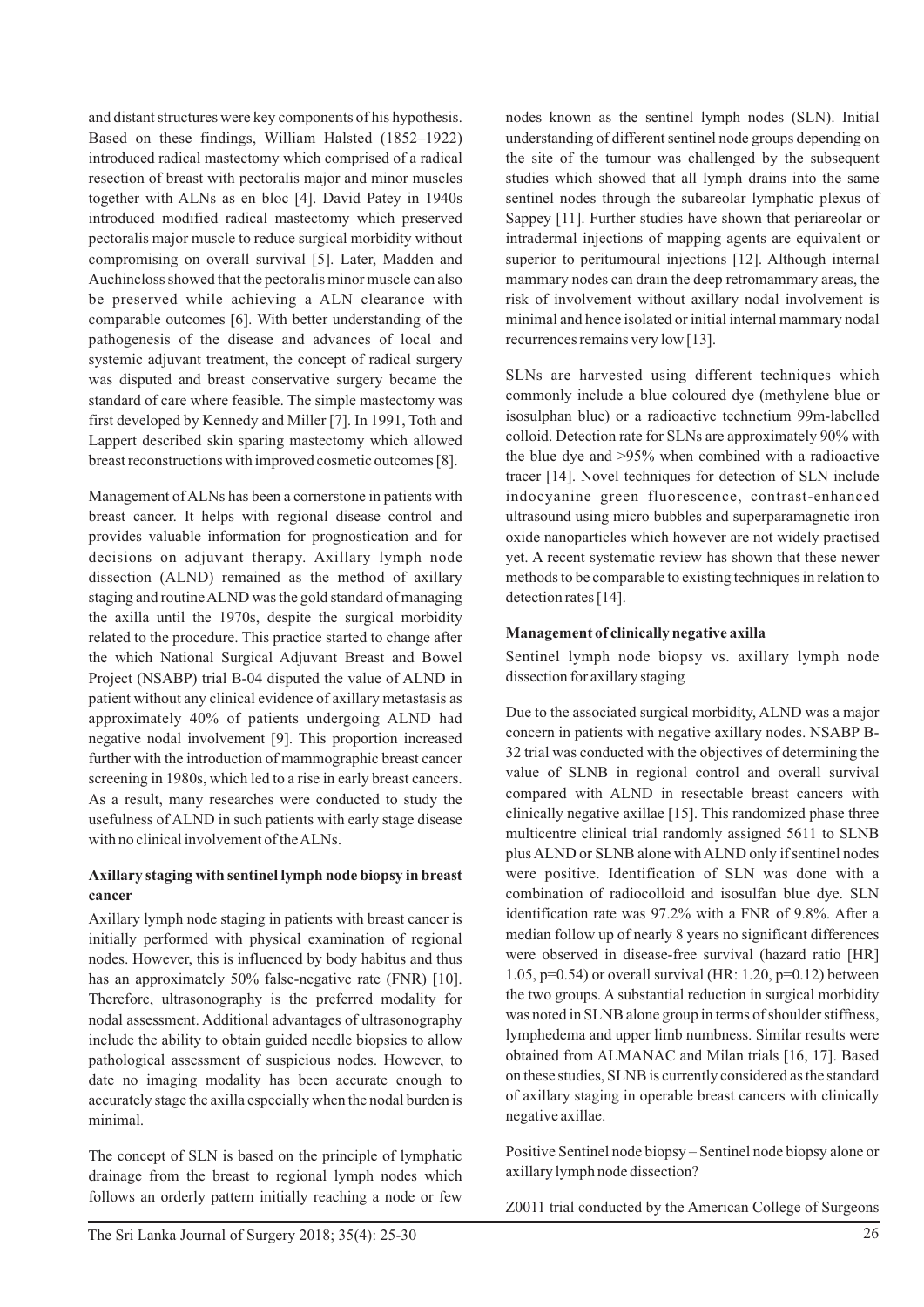*CASE STUDY* Oncology Group assessed impact of avoiding ALND in patients with positive SNLs on local cancer recurrence and survival [18]. This phase three non-inferiority randomized control trial included breast cancer patients with clinically negative axilla with T1-T2 cancers undergoing lumpectomy and whole breast irradiation. Patients with 1-2 sentinel nodes positive for micro or macro metastasis were randomized into ALND or no further axillary surgery. There was no significant difference in 5-year overall survival and disease-free survival between the two groups after a median follow up of over 6 years. This land mark trial findings confirmed the safety of omitting ALND in T1 or T2 breast tumours with less than three positive SLNs. Furthermore, 10-year of follow up has confirmed the absence of a difference in outcomes between the two groups [19]. Two other randomized trials have evaluated patients with micro metastasis ( $>0.2$  mm but  $\leq$ 2 mm), the IBCSG 23-01 trial (primary tumour  $\le$ 5cm) and AATRM trial (primary tumour <3.5cm) [20, 21]. Both showed no statistical significance in disease free survival [20, 21]. Thus, the place of ALND in those with locally advanced disease in <3 SNLs was disputed. Findings of these trials were incorporated into National Comprehensive Cancer Network (NCCN) Clinical Practice Guidelines in Oncology [22] and American Society for Clinical Oncology (ASCO) guidelines.

With the establishment of SLNB as the standard of care, fewer nodes were available for pathological analysis and hence, immunohistochemistry gradually gained popularity. However, this resulted in identification of isolated tumour cells, which is defined as clusters of metastatic deposits of 0.2 mm or less in size, single tumour cells or clusters of <200 cells in a single cross-section [23]. Several prospective trials have shown no differences in overall survival rates between immunohistochemistry positive and negative patients [24]. Thus, most current guidelines do not recommend the routine use of immunohistochemistry of SLNs [22]. However isolated tumour cells may be clinically relevant in lobular tumours due to their non-cohesive growth patterns [25]. Therefore, nodal metastases may present as widely dispersed isolated tumour cells [25]. Thus some still perform immunohistochemistry of SNLs in patients with lobular cancers and consider ALND when isolated tumour cells are identified [23].

#### **Axillary lymph node dissection vs. radiotherapy for positive lymph nodes**

In the instances where the decision has been taken to proceed with treatment of axilla due to positive SNLs, ALND is considered as the standard. However, this is associated with substantial long-term morbidity. After Mapping of the Axilla, Radiotherapy or Surgery (AMAROS) trial evaluated the place of axillary radiotherapy instead of ALND [26]. This multicentre randomised, phase three non-inferiority clinical trial included patients with T1 and T2 breast cancers with absent clinical lymphadenopathy and were randomized into

ALND or axillary radiotherapy. After a median follow up of over 6 years, comparable axillary control with less morbidity was observed in axillary radiotherapy group.

#### **Sentinel node biopsy in women older than 70 years**

Elderly patients over 70 years of age with clinical stage I (T1N0M0) and oestrogen receptor positive breast carcinoma have less aggressive course of disease. Studies have shown these patients to have no difference in mortality with no surgery for the axilla compared with ALND [27, 28]. The impact of avoiding radiotherapy in elderly patients undergoing breast conserving surgery was analysed in Cancer and Leukemia Group B 9343 trial. This trial randomized elderly women into radiotherapy with tamoxifen versus tamoxifen only. This study showed that adjuvant radiotherapy did not alter the local recurrence rates or survival of these patients who had oestrogen receptor positive early breast cancers [27]. However, this trial was conducted prior to the era of standard SLNB, and as a result 60% of the patients did not undergo axillary surgery. Therefore, these results could be biased due to the inclusion of patients into node negative group based on clinical evaluation alone. Some current guidelines including the Society of Surgical Oncology recommend the omission of routine SLNB in females over 70 years of age with hormone receptor positive and clinically negative axilla [29]. Furthermore, the latest NCCN guidelines recommend SLNB as optional in women older than 70 years with tumours with favourable prognostic characteristics, in whom axillary staging has no effect on the decisions regarding systemic adjuvant treatment [22].

## **Place of sentinel node biopsy in patients undergoing neoadjuvant chemotherapy**

Neoadjuvant chemotherapy may be used in patients with clinically negative axilla at presentation due to unfavourable tumour biology, large primary tumour and patients' wish for breast conservative treatment. Although there is consensus that these patients should undergo SLNB, the timing of SLNB is controversial. Data from M.D. Anderson Cancer Centre have shown that comparable false negative rates (5.9% vs. 4.1% in neoadjuvant and in surgery first group respectively, p =0.39) with no significant differences in overall or disease free survival rates [30]. Interestingly, patients undergoing SLNB post-neoadjuvant chemotherapy showed significantly lower rates of positive SLNs in T1 to T3 tumour categories (T1 tumours: 12.7% vs. 19%, p=0.2; T2 tumours: 20.5% vs. 36.5%, p<0.0001; and T3 tumours: 30.4% vs. 51.4%, p=0.04). Dual tracer method with removal of two or more sentinel nodes are recommended to reduce the false negative rates associated with SNB after neoadjuvant therapy [30].

#### **Management of the clinically positive axilla**

Avoiding axillary surgery is beneficial to the patient due to its associated side effects, some of which carry a substantial morbidity. However, ALND is still considered as the routine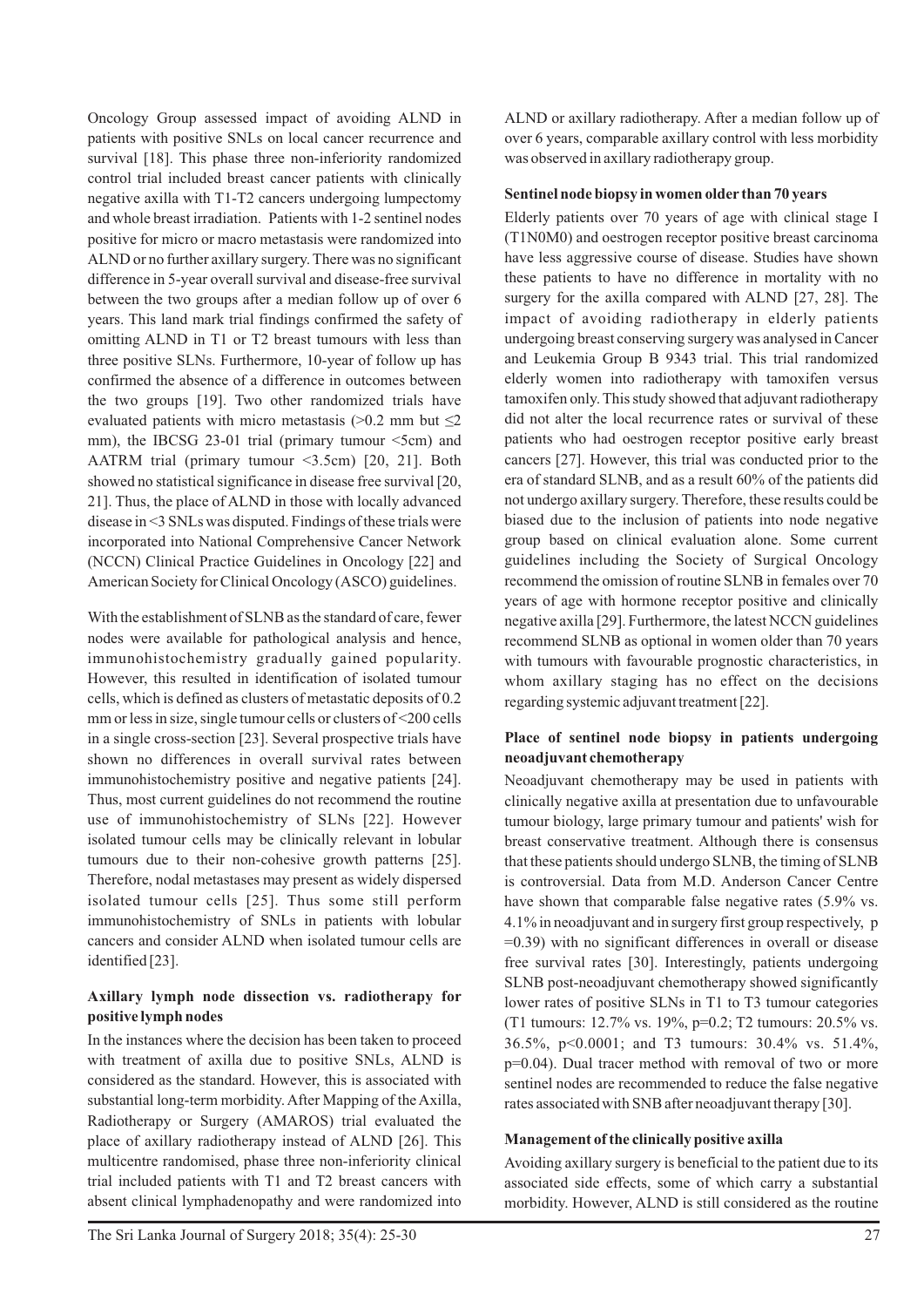standard for patients with clinical, radiologically or pathologically proven positive axillae. Furthermore, ALND is performed when SLNB fails or when it is contraindicated. Standard ALND which removes level I and II axillary lymph nodes preserving the axillary vein, thoracodorsal neurovascular pedicle, and the long thoracic nerve allows comprehensive staging of the axilla. Level III clearance is not performed routinely except in situations where level III nodes are clinically involved due to the excess risk of surgical morbidity.

Patients with axillary disease often receive neoadjuvant chemotherapy and with the advancement of efficacy of the agents, response to treatment has also improved with nodal eradication rates of approximately 40% [31]. ACOSOG-Z1071 (Alliance) prospective multicentre clinical trial revealed variable nodal conversion rates depending on the receptor status of the tumour [31]. Conversion rates were 21.1% for ER/PR positive, HER-2 negative tumours; 49.4% for triple negative tumours and 64.7% for HER-2 positive tumours. Usage of dual tracer technique and removal of three or more sentinel lymph nodes have shown to reduce FNR in this group of patients [32].

Routine use of ALND in patients with clinically node negative axillae after neoadjuvant therapy has been brought to question as there was an increasingly higher complete pathological response rates in the axilla. Three large prospective registry studies have evaluated the role of SLNB followed by ALND after completion of neoadjuvant chemotherapy in clinically T1-4, N1-2, M0 breast cancers who received neoadjuvant chemotherapy [32-34]. Of these the ACOSOG-Z0171 trial evaluated th**e** FNR of SLNB and reported a FNR of 12.6% (90% CI=9.85%–16.05%). The use of dual tracers, harvesting three or more SLN and use of immunohistochemistry were shown to reduce the FNR substantially [32]. Furthermore, ultrasonography was shown to be highly unreliable in assessing the nodal response of neoadjuvant therapy. Of the 430 patients with negative nodes on ultrasonography after neoadjuvant chemotherapy, 243 (56.5%) had residual positive nodes. Furthermore, 28.2% (51/181) of patients with suspicious nodes on ultrasonography after neoadjuvant chemotherapy were found to be negative pathologically [35]. The SENTinel NeoAdjuvant (SENTINA) study which was a multicentre European trial showed similar findings in terms of FNR with an overall FNR of 14.2% [34]. However, in that trial only 25% underwent pathological confirmation of nodal disease before neoadjuvant chemotherapy.

The ACOSOG Z1071 studied the usefulness of placing a nodal clip in 170 patients with biopsy-proven nodal disease. In 75.9% patients with more than two SLNs retrieved, the clip was found to be inside the retrieved SLN with a FNR of 6.8% (95% CI=1.9%–16.5%) [36]. Much higher FNRs were

reported when a clip was not used or when the clip could not be retrieved during surgery (13.4% and 14.3%, respectively) [36]. Hence, retrieving the clipped node with previously confirmed disease, which may or may not be the SLN, is recommended to be added to surgical staging of axilla after neoadjuvant chemotherapy. Targeted axillary dissection is a newer technique which removes both the sentinel nodes and the clipped node, which would help minimize morbidity of ALND while maintaining an acceptability low FNR. Several current studies are evaluating the usefulness of targeted axillary dissection in comparison to the existing techniques[23].

There is still a controversy surrounding the management of pre-neoadjuvant node-positive patients who become node negative after neoadjuvant chemotherapy. At present, here is insufficient good quality data evaluating the oncological outcomes of excluding ALND in this group of patients. However, some are already practising SLNB instead of primary ALND for these patients [23].

#### **Minimizing morbidity of SNB/ALND – Axillary reverse mapping (ARM)**

ARM is the mapping of the arm and the breast lymphatic drainage systems simultaneously so that nodes draining the upper limb can be identified separately from the nodes that drain the breast [37]. This is performed with two different types of mapping agents injected simultaneously to the arm and the breast i.e. radioisotope to the breast and blue dye to the arm. With this technique, it is feasible to identify the lymphatics and nodes draining the upper limb and preserve them preserve them. However, the preservation of crossover nodes draining both the arm and the breast may result in suboptimal oncological lymph node clearances. A recently published meta-analysis has confirmed the feasibility of ARM and the significantly low rates of lymphedema associated with ARM compared with standard ALND [38]. However, further studies are needed to confirm the oncological safety of this technique before it could be incorporated in to standard practice.

## **Future perspectives in the management of axilla in breast cancer**

Several prospective, multicentre, randomized controlled trials are in progress to address the above concerns in clinically node positive patients who receive neoadjuvant chemotherapy. NSABP B-51/Radiation Therapy Oncology Group 1304 Trial is an ongoing randomized phase three clinical trial including patients with T1 to T3, FNAC proven positive axillary nodes undergoing neoadjuvant chemotherapy [23]. Patients with clinically node negative axillae post neoadjuvant therapy are randomized to receive no nodal irradiation versus nodal irradiation. Outcomes of interest in this study include overall and disease-free survival and quality of life in irradiated versus non-irradiated patients [23].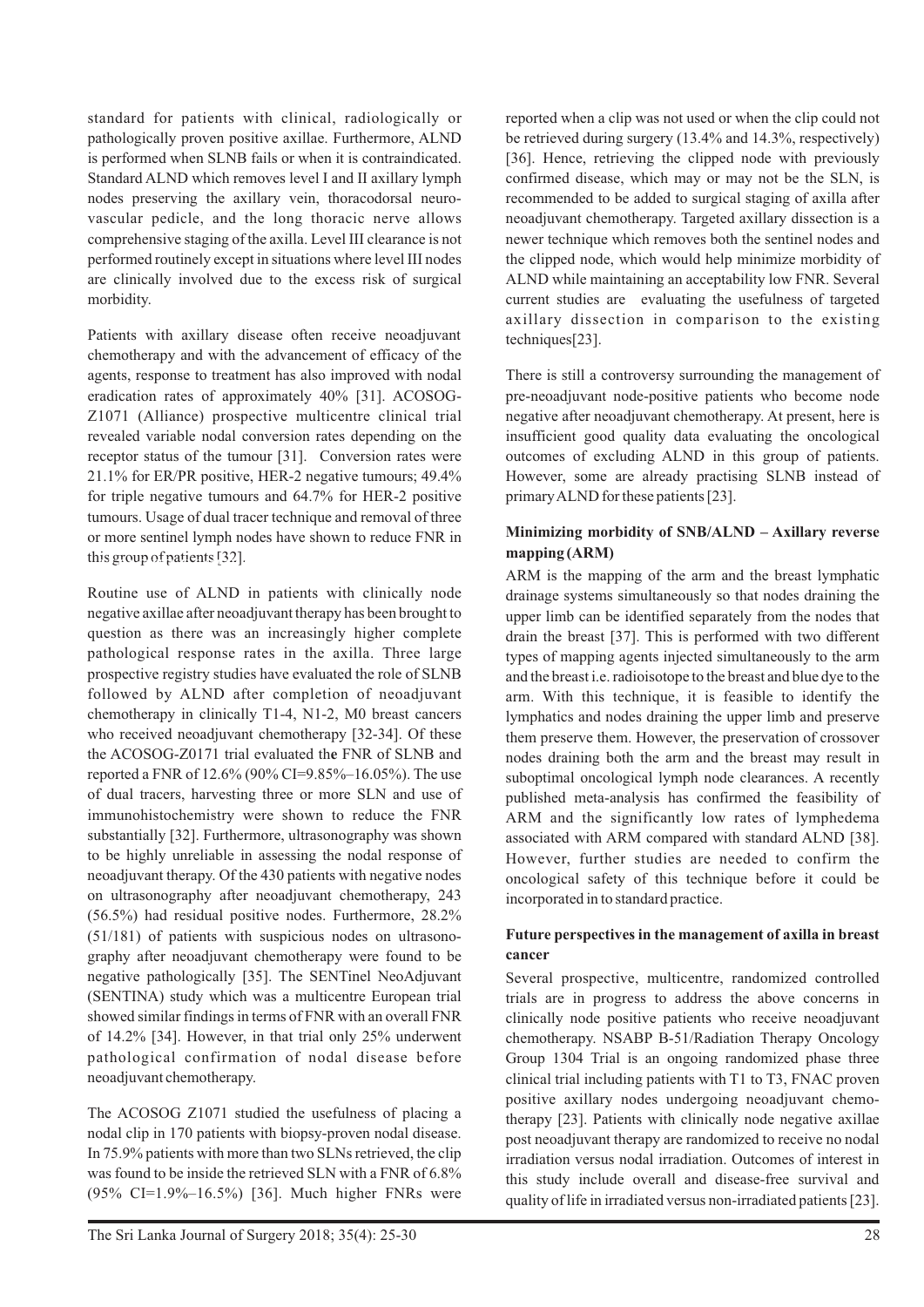Another ongoing randomized trial, the Alliance A11202 trial is studying the impact of avoiding routine regional nodal irradiation after ALND in patients with residual positive nodal disease after neoadjuvant chemotherapy [23]. The outcomes of interest of this study include overall and disease free survival and incidence of lymphedema in the two groups [23].

Future research will focus to identify patients who have low risk axillary nodal disease where surgery of the axilla can be avoided altogether. To this end, some preliminary studies have shown potential of gene expression profiling in predicting nodal involvement which may potentially help avoid axillary surgery.

#### **Conclusion**

The principles of surgical management of ALNs in breast cancer has undergone a major change from the initial radical surgery to minimally invasive and then to no surgery at all at least in some selected groups of patients. SLNB as the standard of care in patients with early breast cancer is well established, and the indications for ALND is becoming less and less due to associated surgical morbidity. Accurate evaluation of ALNs is important in decision making and clinicians should be aware of the pros and cons of various techniques of axillary staging. The role of SLNB after neoadjuvant therapy in clinically negative axilla is gradually being incorporated in practice. However, SLNB after neoadjuvant treatment in clinically positive axilla is still not well established as a routine due to the high FNR. Further studies will be useful to assess the role of SLNB after neoadjuvant chemotherapy in patients with clinically positive axillae. Current and future research focus on identifying patients with an acceptably low risk ALN metastasis where axillary surgery could be omitted.

All authors disclose no conflict of interest. The study was conducted in accordance with the ethical standards of the relevant institutional or national ethics committee and the Helsinki Declaration of 1975, as revised in 2000.

#### **References**

- 1. Fernando A, Jayarajah U, Prabashani S, Fernando EA, Seneviratne S A. Incidence trends and patterns of breast cancer in Sri Lanka: an analysis of the national cancer database. BMC Cancer. 2018;18(1):482.
	- https://doi.org/10.1186/s12885-018-4408-4
- 2. Kesson EM, Allardice GM, George WD, Burns HJ, Morrison DS. Effects of multidisciplinary team working on breast cancer survival: retrospective, comparative, interventional cohort study of 13 722 women. BMJ. 2012;344:e2718. https://doi.org/10.1136/bmj.e2718
- 3. Virchow R, Chance F. Cellular Pathology as based upon physiological and pathological histology. Twenty lectures delivered in... 1858. Translated from the second edition of the original by F. Chance. With notes and numerous emendations principally from MS. notes of the author, and illustrated by... engravings on wood1860.
- 4. Halsted WS. I. The results of operations for the cure of cancer of the breast performed at the Johns Hopkins Hospital from June, 1889, to January, 1894. Ann Surg. 1894;20(5):497. https://doi.org/10.1097/00000658-189407000-00075
- 5. Patey D, Dyson W. The prognosis of carcinoma of the breast in relation to the type of operation performed. Br J Cancer. 1948;2(1):7. https://doi.org/10.1038/bjc.1948.2
- 6. Auchincloss H. Modified radical mastectomy: why not? The American Journal of Surgery. 1970;119(5):506-9. https://doi.org/10.1016/0002-9610(70)90163-7
- 7. Kennedy CS, Miller E. Simple mastectomy for mammary carcinoma. Ann Surg. 1963;157:161.
- 8. Toth BA, Lappert P. Modified skin incisions for mastectomy: the need for plastic surgical input in preoperative planning. Plast Reconstr Surg. 1991;87(6):1048-53. https://doi.org/10.1097/00006534-199106000-00006
- 9. Rastogi P, Wickerham DL, Geyer Jr CE, Mamounas EP, Julian TB, Wolmark N. Milestone clinical trials of the National Surgical Adjuvant Breast and Bowel Project (NSABP). Chinese clinical oncology. 2017;6(1):7.

https://doi.org/10.21037/cco.2017.02.02

- 10. Sacre R. Clinical evaluation of axillar lymph nodes compared to surgical and pathological findings. European journal of surgical oncology: the journal of the European Society of Surgical Oncology and the British Association of Surgical Oncology. 1986;12(2):169-73.
- 11. Tanis PJ, Nieweg OE, Olmos RAV, Kroon BB. Anatomy and physiology of lymphatic drainage of the breast from the perspective of sentinel node biopsy1. J Am Coll Surg. 2001;192(3):399-409.

https://doi.org/10.1016/S1072-7515(00)00776-6

12. Povoski SP, Olsen JO, Young DC, Clarke J, Burak WE, Walker MJ, Carson WE, Yee LD, Agnese DM, Pozderac RV. Prospective randomized clinical trial comparing intradermal, intraparenchymal, and subareolar injection routes for sentinel lymph node mapping and biopsy in breast cancer. Ann Surg Oncol. 2006;13(11):1412-21.

https://doi.org/10.1245/s10434-006-9022-z

13. Tanis P, Nieweg O, Olmos RV, Peterse J, Rutgers ET, Hoefnagel C, Kroon B. Impact of non-axillary sentinel node biopsy on staging and treatment of breast cancer patients. Br J Cancer. 2002;87(7):705.

https://doi.org/10.1038/sj.bjc.6600359

- 14. Ahmed M, Purushotham AD, Douek M. Novel techniques for sentinel lymph node biopsy in breast cancer: a systematic review. The Lancet Oncology. 2014;15(8):e351-e62. https://doi.org/10.1016/S1470-2045(13)70590-4
- 15. Krag DN, Anderson SJ, Julian TB, Brown AM, Harlow SP, Ashikaga T, Weaver DL, Miller BJ, Jalovec LM, Frazier TG. Technical outcomes of sentinel-lymph-node resection and conventional axillary-lymph-node dissection in patients with clinically node-negative breast cancer: results from the NSABP B-32 randomised phase III trial. The lancet oncology. 2007;8(10):881-8.

https://doi.org/10.1016/S1470-2045(07)70278-4

- 16. Mansel RE, Fallowfield L, Kissin M, Goyal A, Newcombe RG, Dixon JM, Yiangou C, Horgan K, Bundred N, Monypenny I. Randomized multicenter trial of sentinel node biopsy versus standard axillary treatment in operable breast cancer: the ALMANAC Trial. J Natl Cancer Inst. 2006;98(9):599-609. https://doi.org/10.1093/jnci/djj158
- 17. Veronesi U, Viale G, Paganelli G, Zurrida S, Luini A, Galimberti V, Veronesi P, Intra M, Maisonneuve P, Zucca F. Sentinel lymph node biopsy in breast cancer: ten-year results of a randomized controlled study. Ann Surg. 2010;251(4):595-600. https://doi.org/10.1097/SLA.0b013e3181c0e92a